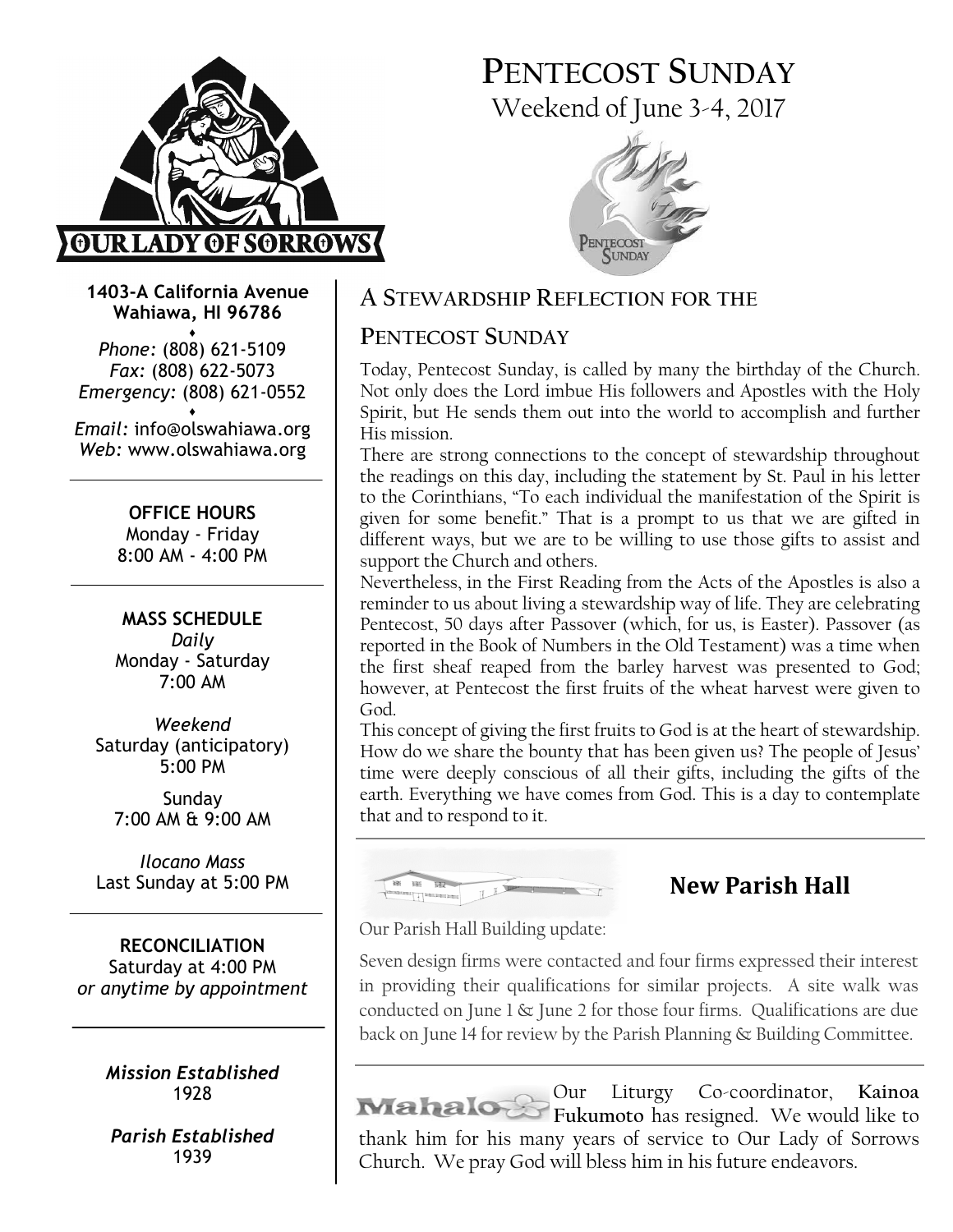# WEEKLY CALENDAR

| Jun $3(Sat)$        | <b>Pentecost</b>                                                                                                    |  |
|---------------------|---------------------------------------------------------------------------------------------------------------------|--|
| Jun 4 (Sun)         | <b>Pentecost</b><br>St. Anthony of Padua Novena begins<br>10:15am Catechist Brunch (PH)                             |  |
| Jun $5(Mon)$        | <b>St Boniface</b><br>7:00pm Special Events Committee Mtg (PH)<br>7:00pm EPIC Young Adult Faith Sharing (CH)        |  |
| Jun 6 (Tue)         | <b>St Norbert</b><br>7:00pm Health Ministry Mtg (PH)                                                                |  |
| Jun 7 (Wed)         | Weekdav<br>6:30pm Youth Ministry Class (Chapel)<br>7:00pm CO Vicariate Priests' Mtg (ROL)                           |  |
| Jun $8$ (Thu)       | Weekday<br>9:00am Craft Guild (PH)<br>10:00am Charismatic Prayer Group (Lib)<br>7:00pm Knights of Columbus Mtg (PH) |  |
| Jun 9 (Fri)         | <b>St Ephrem</b>                                                                                                    |  |
| <b>Jun 10 (Sat)</b> | Weekday / BVM                                                                                                       |  |
| <b>Jun 11 (Sun)</b> | <b>The Most Holy Trinity</b><br>Blood Pressure Screening following the Masses                                       |  |

∗OLS = Our Lady of Sorrows / CH = Church / PH = Parish Hall / Lib = Library / Sch = School MMP = Mililani Mortuary Park / WGH = Wahiawa General Hospital



### **OBITUARY: MAY THEY REST IN PEACE**

**+Crescens Caracol** Jun 12 6:30pm Memorial Svc – MMP



The Health Ministry invites you to our next blood pressure screening on June 11 following the 7 AM and 9 AM Masses on the lanai.

### Father's Day Book of Remembrance



The Father's Day Book of Remembrance is in the back of the Church. We invite you to inscribe the names of fathers, living or  $\mathbf{\hat{s}}$  deceased, whom you wish to be prayed for. The Masses on Father's Day weekend, **June 17 & 18**, will be offered for them.

No individual intentions are made on that weekend.



Don't Miss Out! Highlights include: Vicar General Msgr. Gary Secor celebrating Mass Saturday, 8:00 a.m. with special recognition of Ministry Leaders. Multiple Exhibitors and Great Food. **Friday, June 16, 2017 1:00 PM - 8:30 PM Saturday, June 17 8:00 AM - 3:00 PM**  St. Theresa Co-Cathedral School



# TODAY'S READINGS

[Liturgical Color: White]

**Acts of the Apostles 2:1-11**  On Pentecost, the Holy Spirit was sent to the disciples in the form of fiery tongues.

**1 Corinthians 12:3b-7, 12-13** 

The apostle Paul wrote that there are many gifts but the same Spirit, different ministries but the same Lord.

#### **John 20:19-23**

Jesus appeared and told the disciples, "Peace be with you. As the Father has sent me, so I send you… Receive the Holy Spirit."

> NEXT SUNDAY'S READINGS [Liturgical Color: White] Exodus 34:4b-6, 8-9 · 2 Corinthians 13:11-13 · John 3:16-18

# STEWARDSHIP OF TREASURE

| Weekend of May 27-28, 2017     |            |  |
|--------------------------------|------------|--|
| <b>OFFERINGS</b>               |            |  |
| Sunday Offering                | \$3,849.21 |  |
| <b>Catholic Communications</b> | 869.00     |  |
| Easter                         | 5.00       |  |
| <b>MISCELLANEOUS OFFERINGS</b> |            |  |
| Baptism / Funerals / Blessings | 640.00     |  |
| <b>Food Pantry</b>             | 100.00     |  |
| Mass Intention                 | 200.00     |  |
| <b>OTHERS</b>                  |            |  |
| Candles                        | 399.41     |  |
| <b>FIF Pledge Payments</b>     | 870.00     |  |
| 17 I I C<br>. .                |            |  |

#### Mahalo for your generosity!

Offertory Envelopes: Please call the bookkeeper at 621-5109 ext. 9720 if you are in need of a new box.

### ◆ MAY BAPTISMS ◆

We welcome joyfully into our faith community the newly baptized:

> LAULE'A VANNATTA DANICA JOY YUTOB



We congratulate the parents & godparents on this blessed occasion.

# Food Pantry

**199 lbs. Donated 61 bags** distributed to **35 Households 82 adults** & **63 children**



If every parishioner donated at least \$1.00 or gave 2 canned goods every month, we could distribute at least 4x as many bags of food to those in need. Please help by giving.

### **Stewardship of Time and Talent**

MAHALO to Terence Guzman, Robert Pagliai, Max Velasco and Herman Walker for replacing 3 of the toilets in the parish office building.